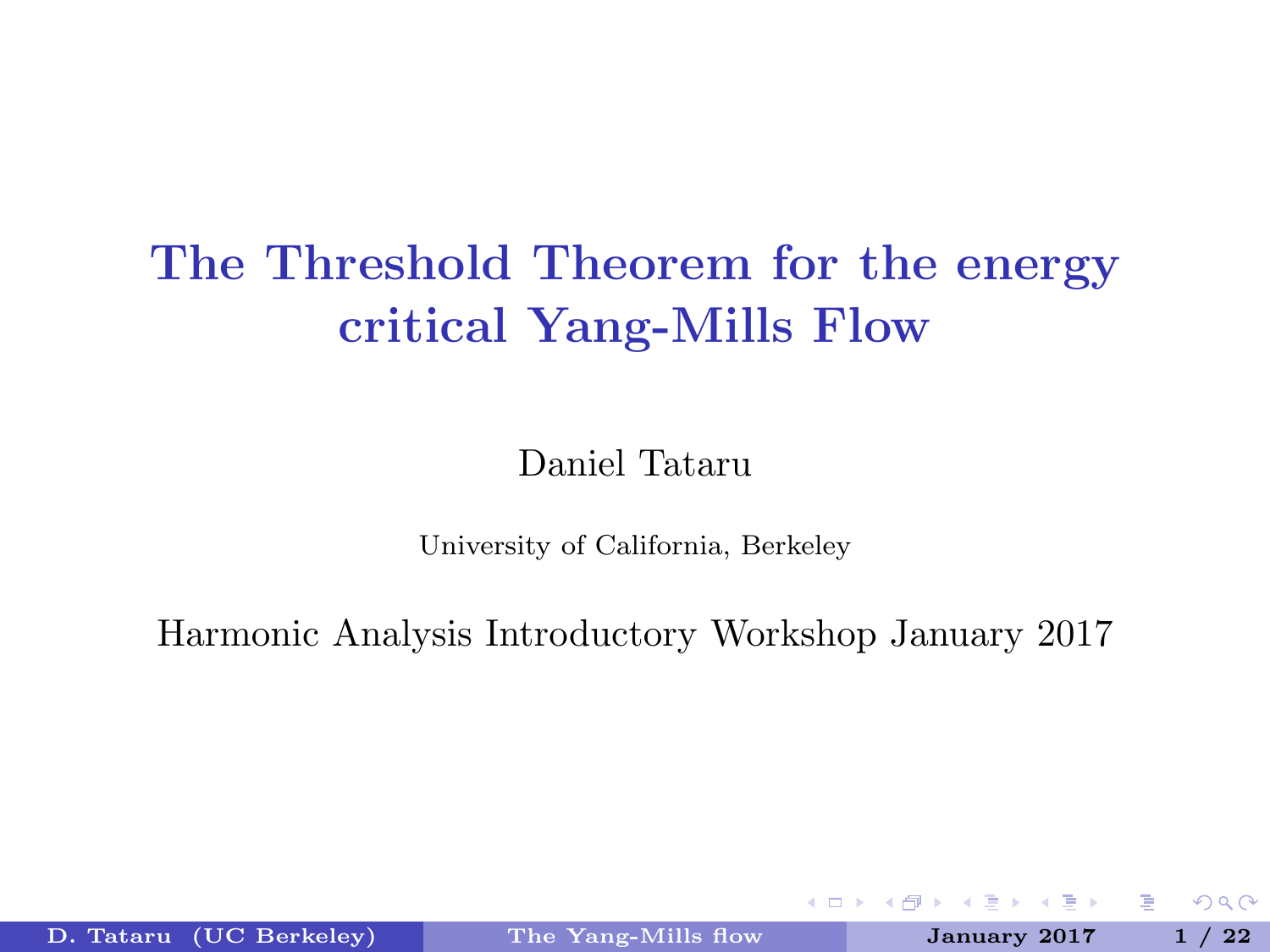### Three linear wave equations

1. The wave equation for functions

$$
u:\mathbb{R}^{n+1}\to\mathbb{R}
$$

Lagrangian:

$$
L(\phi) = \int \partial^{\alpha} u \cdot \partial_{\alpha} u \ dx dt
$$

Euler-Lagrange equation:

$$
\Box u=0
$$

D'Allembertian:

$$
\Box = \partial^\alpha \partial_\alpha
$$

4 D F

Þ

<span id="page-1-0"></span> $QQ$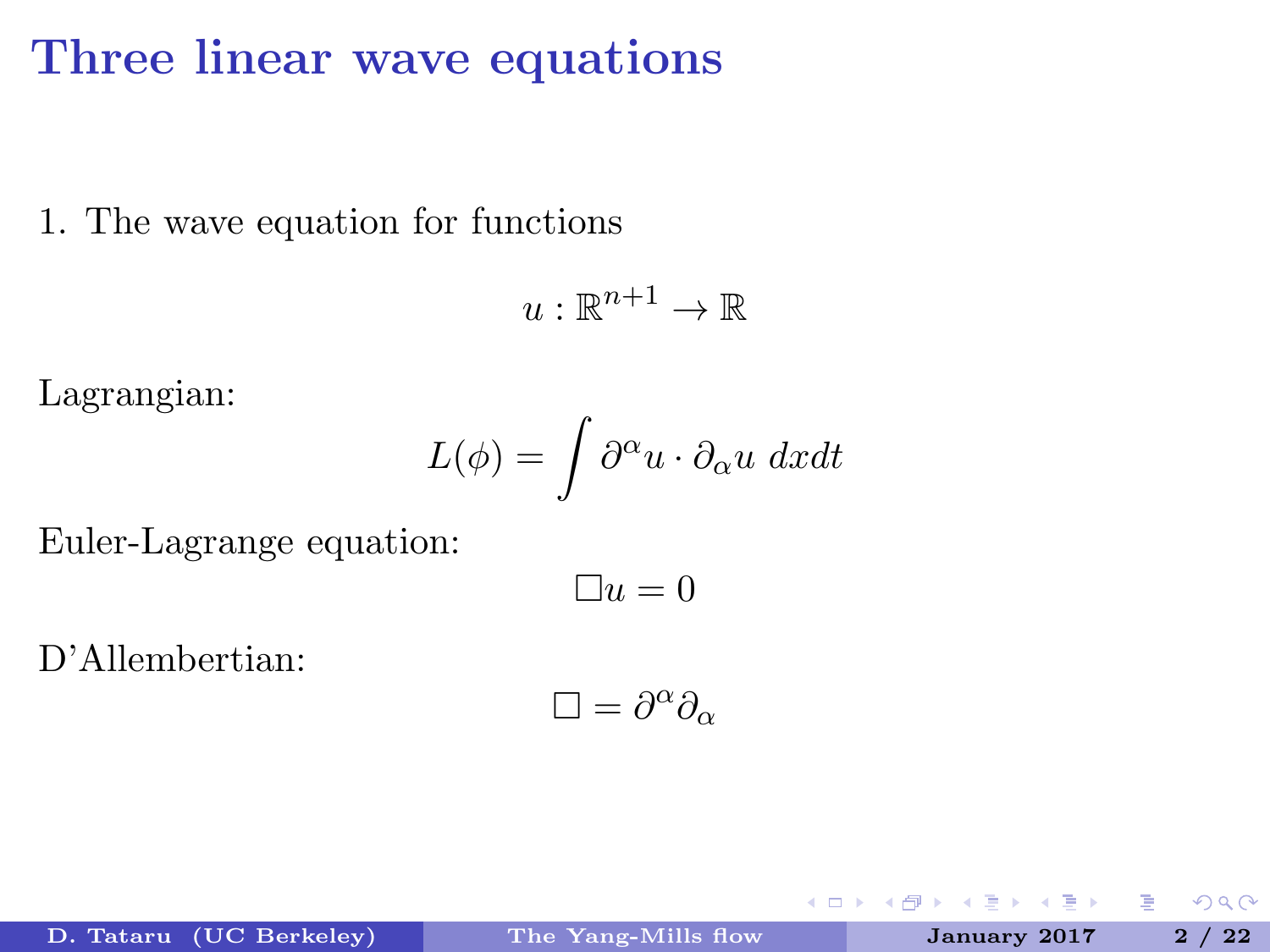# Three linear wave equations

2. The Maxwell equation for 1-forms: Electromagnetic potential:

$$
A_{\alpha} : \mathbb{R}^{n+1} \to \mathbb{R}
$$

Covariant differentiation:

$$
D_{\alpha} = \partial_{\alpha} + iA_{\alpha}
$$

Curvature:

$$
F_{\alpha\beta}=\partial_\alpha A_\beta-\partial_\beta A_\alpha.
$$

Lagrangian:

$$
\mathcal{L}(A) := \frac{1}{2} \int_{\mathbb{R}^{4+1}} \langle F_{\alpha\beta}, F^{\alpha\beta} \rangle dx dt.
$$

Maxwell system:

$$
D^{\alpha}F_{\alpha\beta}=0
$$

Gauge freedom

$$
A \to A + db, \qquad b: \mathbb{R}^{n+1} \to \mathbb{R}
$$

D. Tataru (UC Berkeley) [The Yang-Mills flow](#page-0-0) January 2017 3 / 22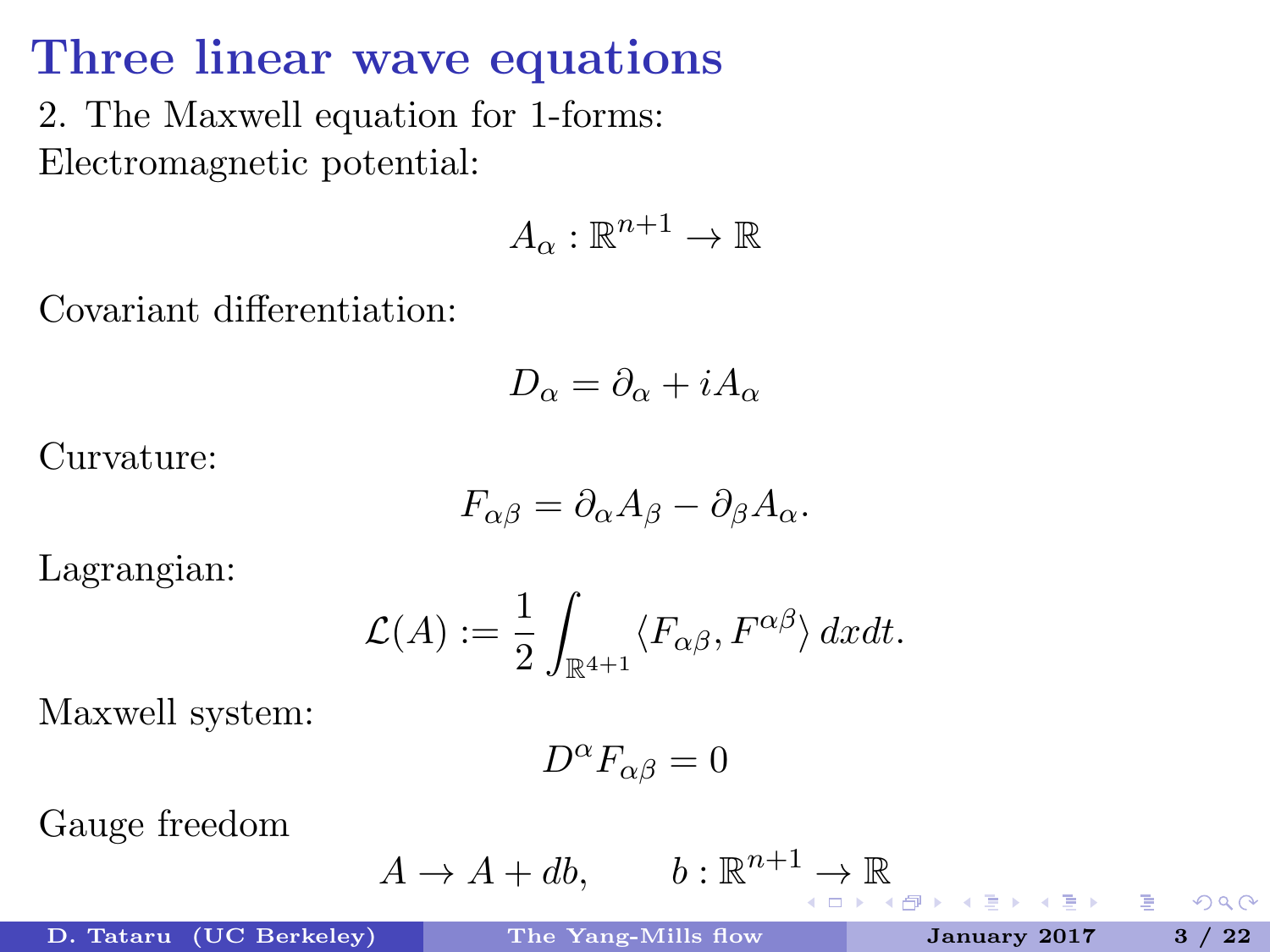### Three linear wave equations

3. The covariant wave equation for functions

$$
\phi:\mathbb{R}^{n+1}\to\mathbb{C}
$$

Lagrangian:

$$
L(\phi) = \int D^{\alpha} \phi \cdot \overline{D_{\alpha} \phi} \ dx dt
$$

Euler-Lagrange equation:

$$
\Box_A u = 0
$$

D'Allembertian:

$$
\Box_A = D^{\alpha} D_{\alpha}
$$

4 **E** F

<span id="page-3-0"></span>Þ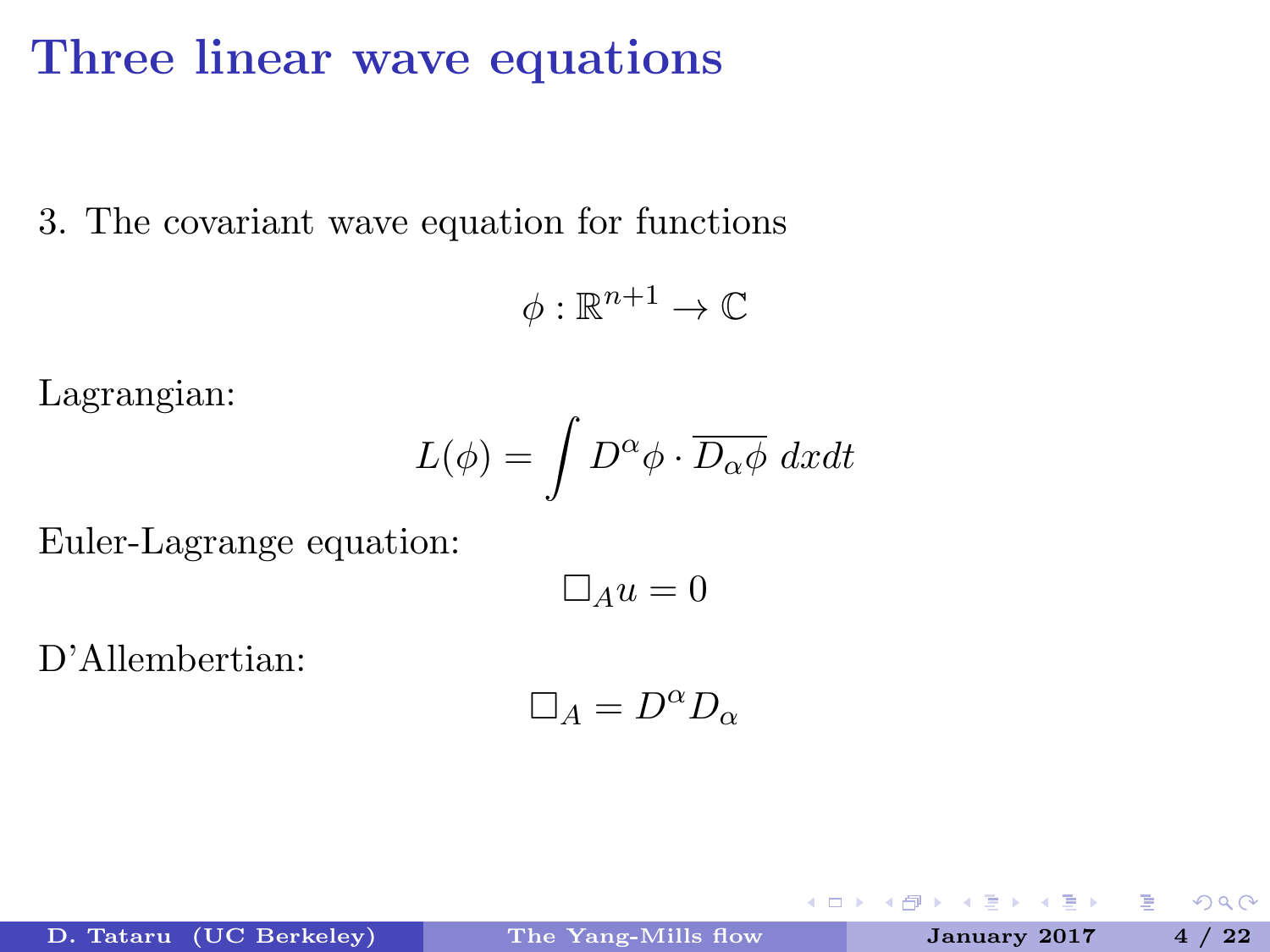Three geometric wave equations

- Wave-Maps
- Maxwell-Klein Gordon
- Yang Mills

Global well-posedness and scattering in two settings:

- small data in the critical Sobolev space
- large data in the energy critical dimension

 $\leftarrow$ 

<span id="page-4-0"></span>Þ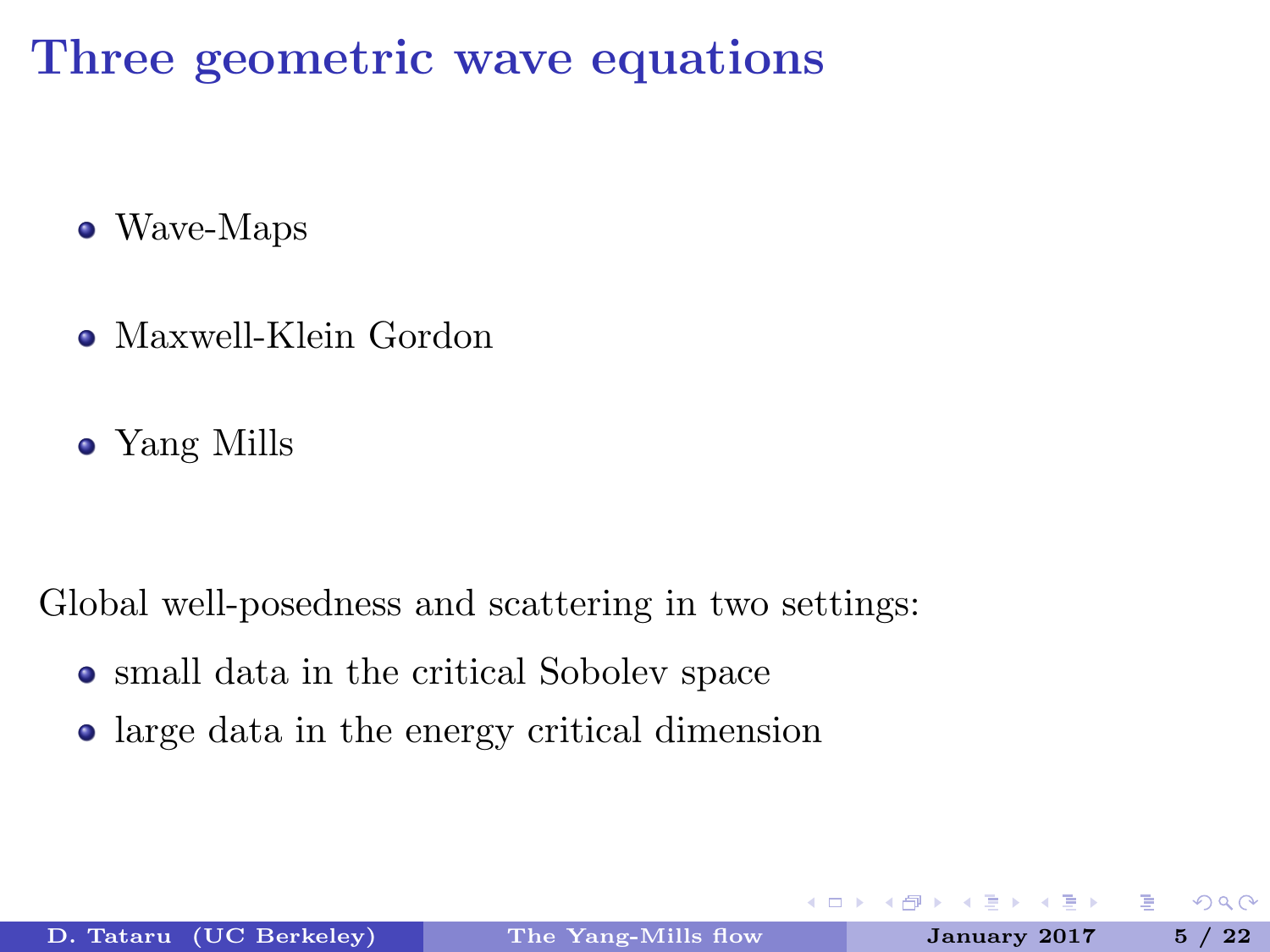### Wave maps

Maps into a Riemannian manifold:

$$
\phi : \mathbb{R}^{n+1} \to (M, g)
$$

Lagrangian

$$
L(\phi) = \int \langle \partial^{\alpha} \phi, \partial_{\alpha} \phi \rangle_{g} dxdt
$$

Euler-Lagrange equation in local coordinates:

$$
\Box \phi + \Gamma(\phi) \partial^\alpha \phi \partial_\alpha \phi = 0
$$

Covariant formulation:

<span id="page-5-0"></span>
$$
D^\alpha \partial_\alpha \phi = 0
$$

Energy

$$
E(\phi)=\int |\partial_t \phi|^2_g + |\nabla_x \phi|^2_g dx
$$

Crit[ic](#page-6-0)[a](#page-4-0)l Sobolev space:  $\dot{H}^{\frac{n}{2}} \times \dot{H}^{\frac{n}{2}-1}$  $\dot{H}^{\frac{n}{2}} \times \dot{H}^{\frac{n}{2}-1}$  $\dot{H}^{\frac{n}{2}} \times \dot{H}^{\frac{n}{2}-1}$  $\dot{H}^{\frac{n}{2}} \times \dot{H}^{\frac{n}{2}-1}$  $\dot{H}^{\frac{n}{2}} \times \dot{H}^{\frac{n}{2}-1}$  $\dot{H}^{\frac{n}{2}} \times \dot{H}^{\frac{n}{2}-1}$ , energy [cri](#page-4-0)tica[l d](#page-5-0)ime[ns](#page-0-1)[io](#page-0-0)n  $n = 2$  $n = 2$  $n = 2$ .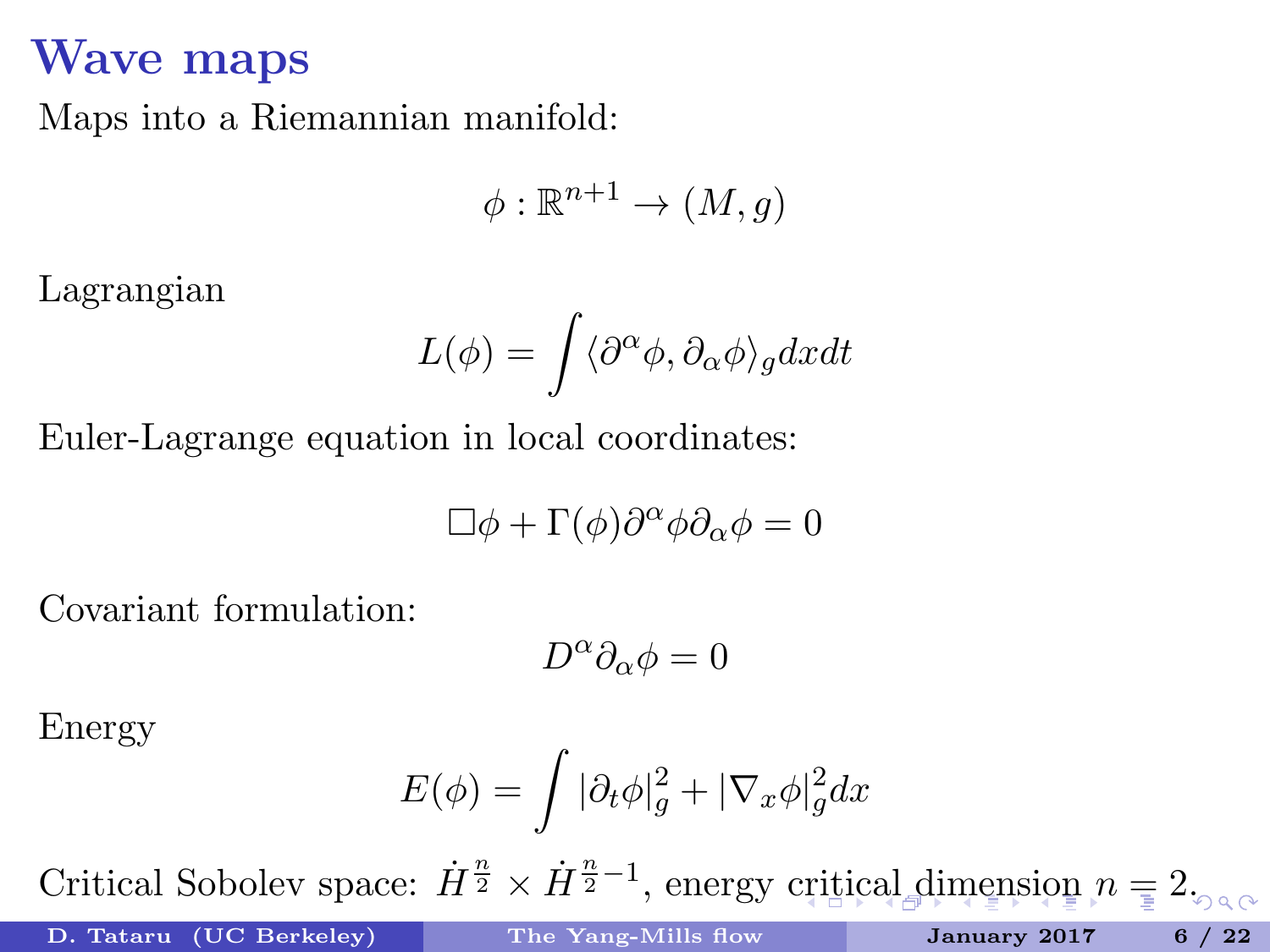# Maxwell-Klein-Gordon

Maxwell field A, with curvature  $F_{\alpha\beta} = \partial_{\alpha}A_{\beta} - \partial_{\beta}A_{\alpha}$ . Complex field  $\phi$  in  $\mathbb{R}^{n+1}$ , with covariant differentiation  $D_{\alpha} = \partial_{\alpha} + iA_{\alpha}$ . Lagrangian:

$$
\int_{\mathbb{R}^{n+1}} \frac{1}{2} D^{\alpha} \phi \overline{D_{\alpha} \phi} + \frac{1}{4} F^{\alpha \beta} F_{\alpha \beta} dxdt
$$

Euler-Lagrange equations:

$$
\frac{\partial^{\beta} F_{\alpha\beta} = \Im(\phi \overline{D_{\alpha} \phi})}{D^{\alpha} D_{\alpha} \phi = 0}
$$

Gauge invariance:  $(A, \phi) \rightarrow (A - db, \phi e^{ib}).$ Energy:

$$
E(A,\phi) = \int_{\mathbb{R}^n} \frac{1}{4} |F|^2 + \frac{1}{2} |D_A \phi|^2 dx
$$

Critical Sobolev space:  $\dot{H}^{\frac{n}{2}-1} \times \dot{H}^{\frac{n}{2}-2}$ , energy critical dimension  $n=4$ .

(□) (母)

<span id="page-6-0"></span>**A BIK Y BIK DE LIKA QUA**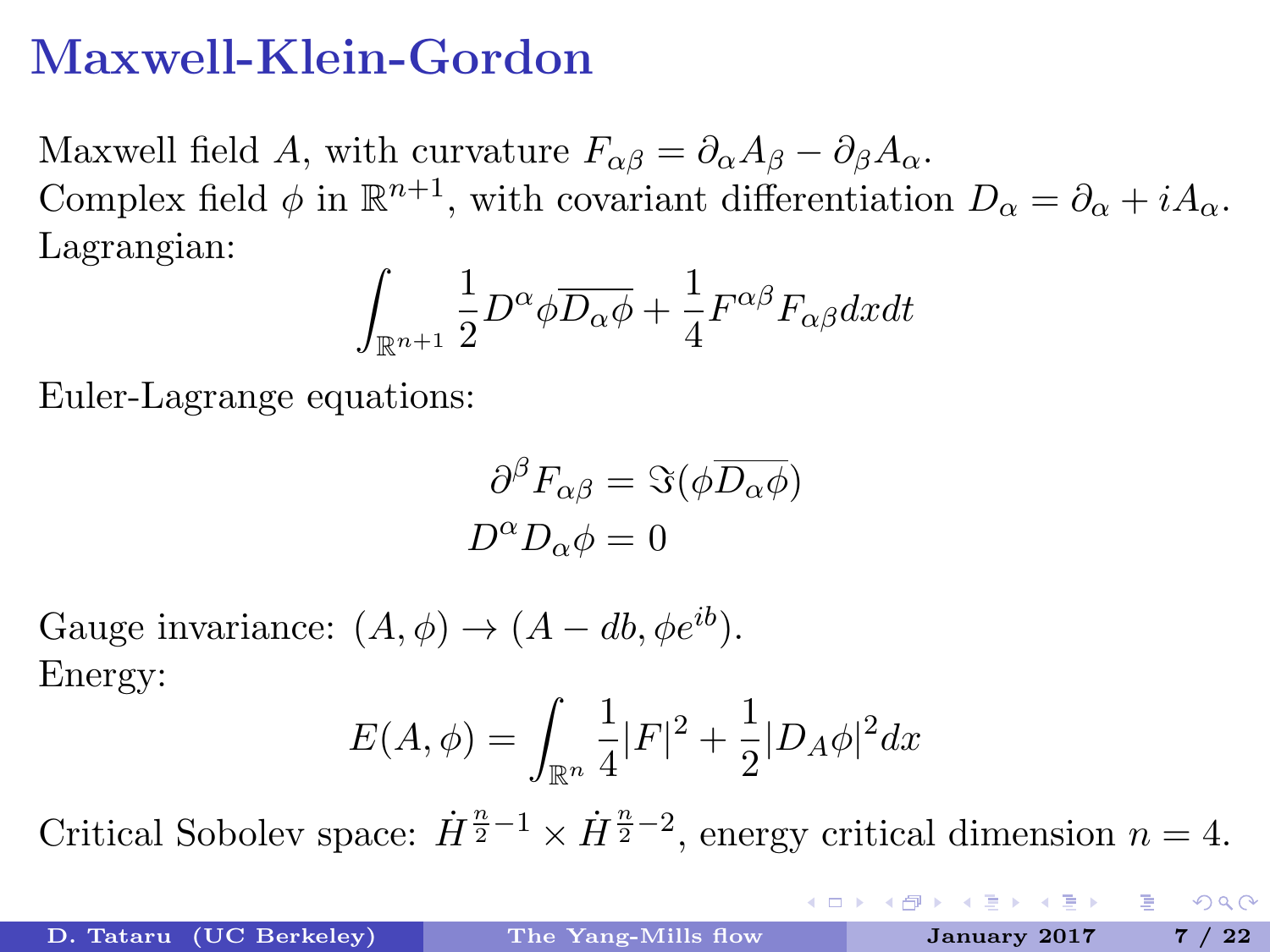### Yang-Mills

Connection form  $A_{\alpha} : \mathbb{R}^{4+1} \to \mathfrak{g}$ , semisimple Lie algebra.

 $D_{\alpha}B := \partial_{\alpha}B + [A_{\alpha}, B]$  (covariant differentiation) Curvature tensor

$$
F_{\alpha\beta} := \partial_{\alpha} A_{\beta} - \partial_{\beta} A_{\alpha} + [A_{\alpha}, A_{\beta}],
$$

Lagrangian action functional

$$
\mathcal{L}(A_{\alpha}, \phi) := \frac{1}{2} \int_{\mathbb{R}^{4+1}} \langle F_{\alpha\beta}, F^{\alpha\beta} \rangle dx dt.
$$

Covariant form of Euler-Lagrange equations:

$$
D^{\alpha}F_{\alpha\beta}=0.
$$

Gauge invariance:  $A_{\alpha} \rightarrow OAO^{-1} - \partial_{\alpha}OO^{-1}$ . Conserved energy:

<span id="page-7-0"></span>
$$
E(A) = \int_{\mathbb{R}^4} |F|^2 dx
$$

C[rit](#page-8-0)[i](#page-6-0)[cal](#page-7-0) Sobolev space:  $\dot{H}^{\frac{n}{2}-1} \times \dot{H}^{\frac{n}{2}-2}$  $\dot{H}^{\frac{n}{2}-1} \times \dot{H}^{\frac{n}{2}-2}$  $\dot{H}^{\frac{n}{2}-1} \times \dot{H}^{\frac{n}{2}-2}$  $\dot{H}^{\frac{n}{2}-1} \times \dot{H}^{\frac{n}{2}-2}$  $\dot{H}^{\frac{n}{2}-1} \times \dot{H}^{\frac{n}{2}-2}$ , energ[y c](#page-6-0)ritical [di](#page-0-0)me[ns](#page-0-0)[ion](#page-0-1)  $n = 4$  $n = 4$  $n = 4$ .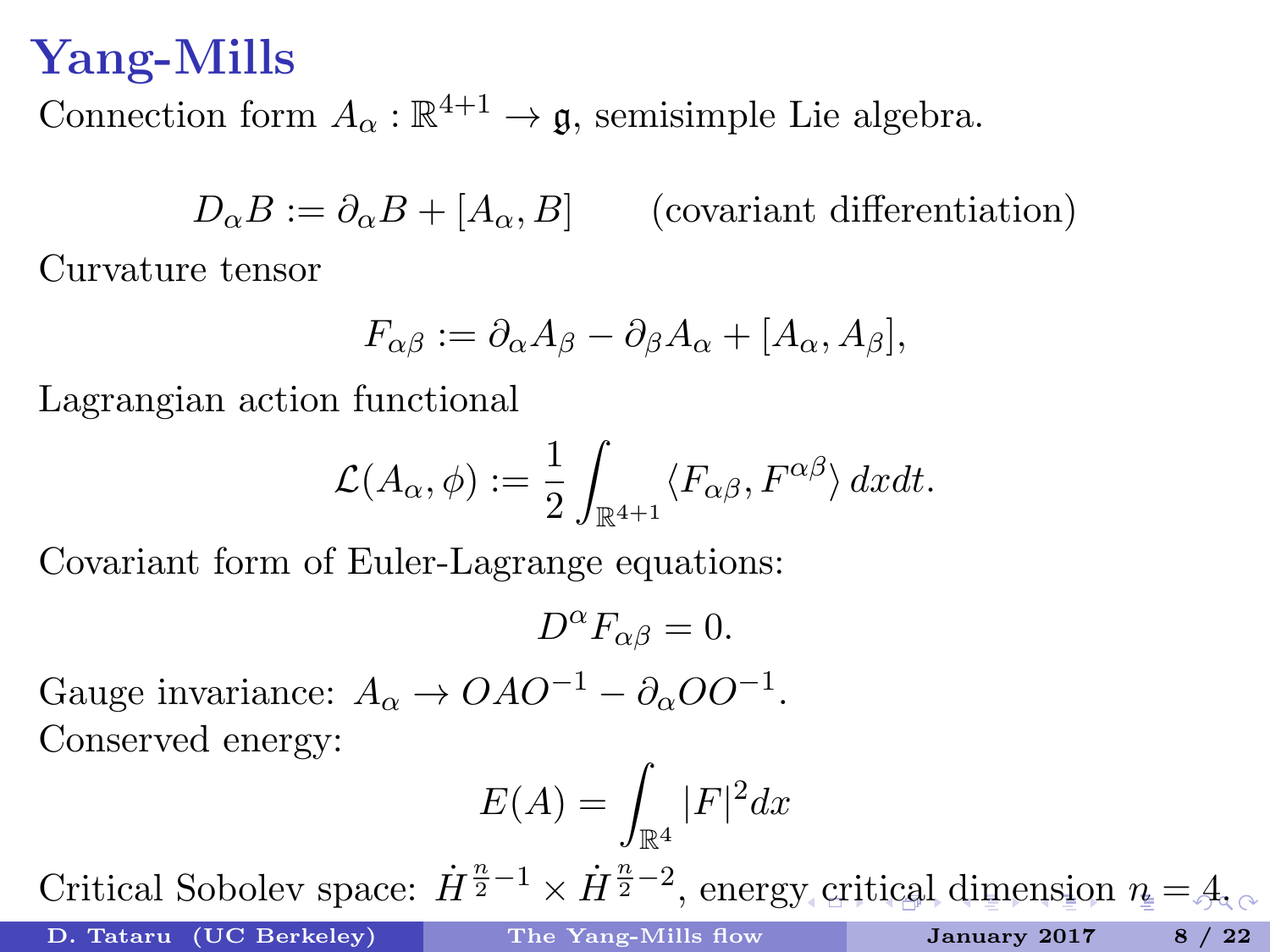# Small data results

### Theorem

(WM) is globally well-posed for small data in  $\dot{H}^{\frac{n}{2}} \times \dot{H}^{\frac{n}{2}-1}$ ,  $n \geq 2$ .  $(Tao' 01 S<sup>n</sup>, Krieger' 03 H<sup>2</sup>, T. 05 (M,g))$ 

#### Theorem

(MKG) is globally well-posed for small data in  $\dot{H}^{\frac{n}{2}-1} \times \dot{H}^{\frac{n}{2}-2}$ ,  $n \geq 4$ . [Coulomb gauge] (Rodnianski-Tao '05 ( $n \geq 6$ ), Krieger-Sterbenz-T. '13)

#### Theorem

(YM) is globally well-posed for small data in  $\dot{H}^{\frac{n}{2}-1} \times \dot{H}^{\frac{n}{2}-2}$ ,  $n \geq 4$ .  $[Coulomb\ gauge]$  (Sterbenz-Krieger '06 ( $n \geq 6$ ), Krieger-T. '15)

- quasilinear well-posedness (continuous dependence on data)
- modified scattering

<span id="page-8-0"></span>K ロ > K 센 > K 호 > K 호 > 시 호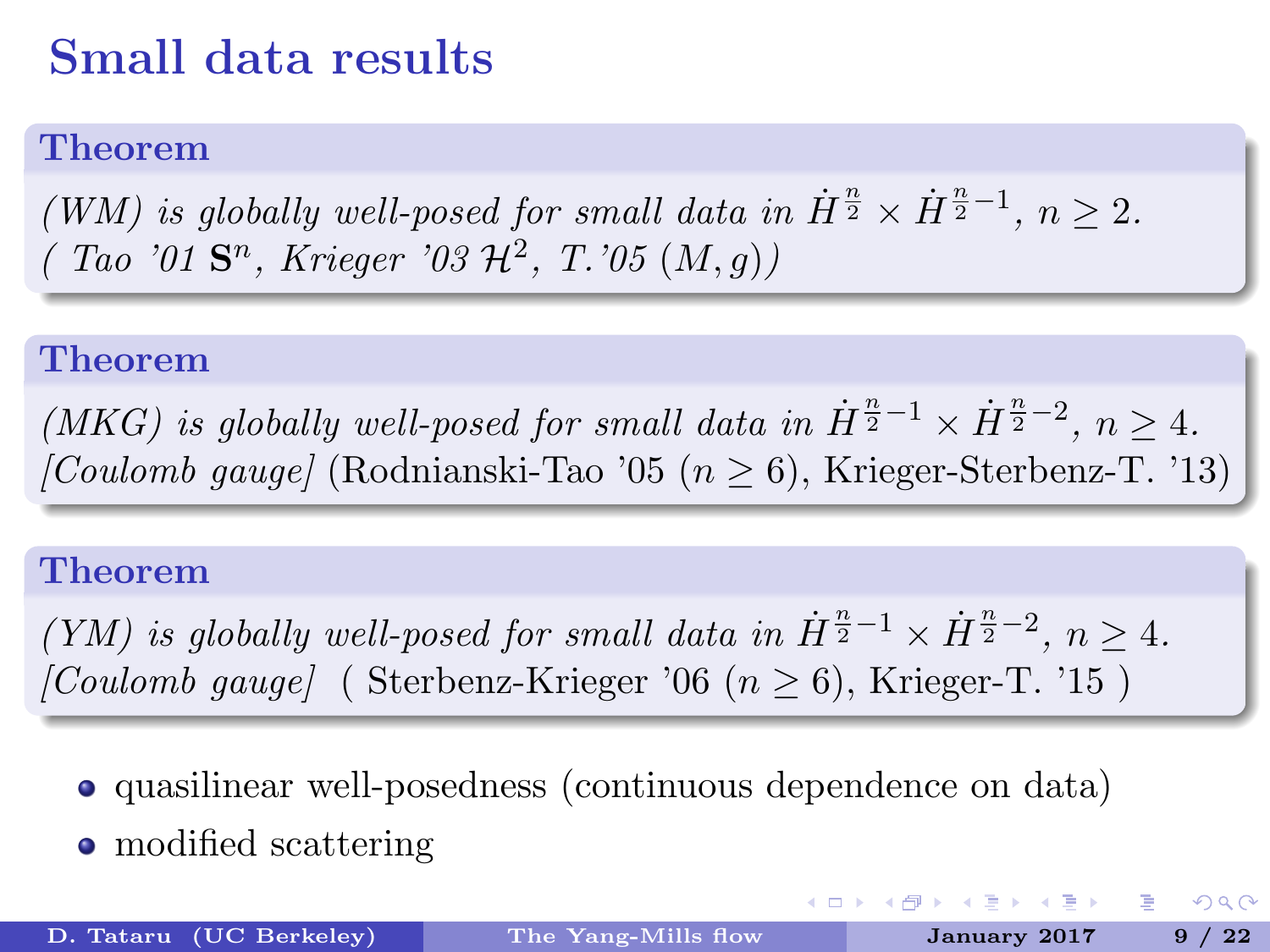# The large data energy critical problem

Energy critical dimension:  $n = 2$  (WM),  $n = 4$  (MKG), (YM)

Potential obstructions to large data global well-posedness:

- Blow-up solutions (e.g. self-similar)
- Stationary solutions (solitons)

Ground state = lowest energy nontrivial steady state

### Conjecture (Threshold Conjecture)

Global well-posedness and scattering holds in energy critical problems for data below the ground state energy (globally, if there is no steady state solution).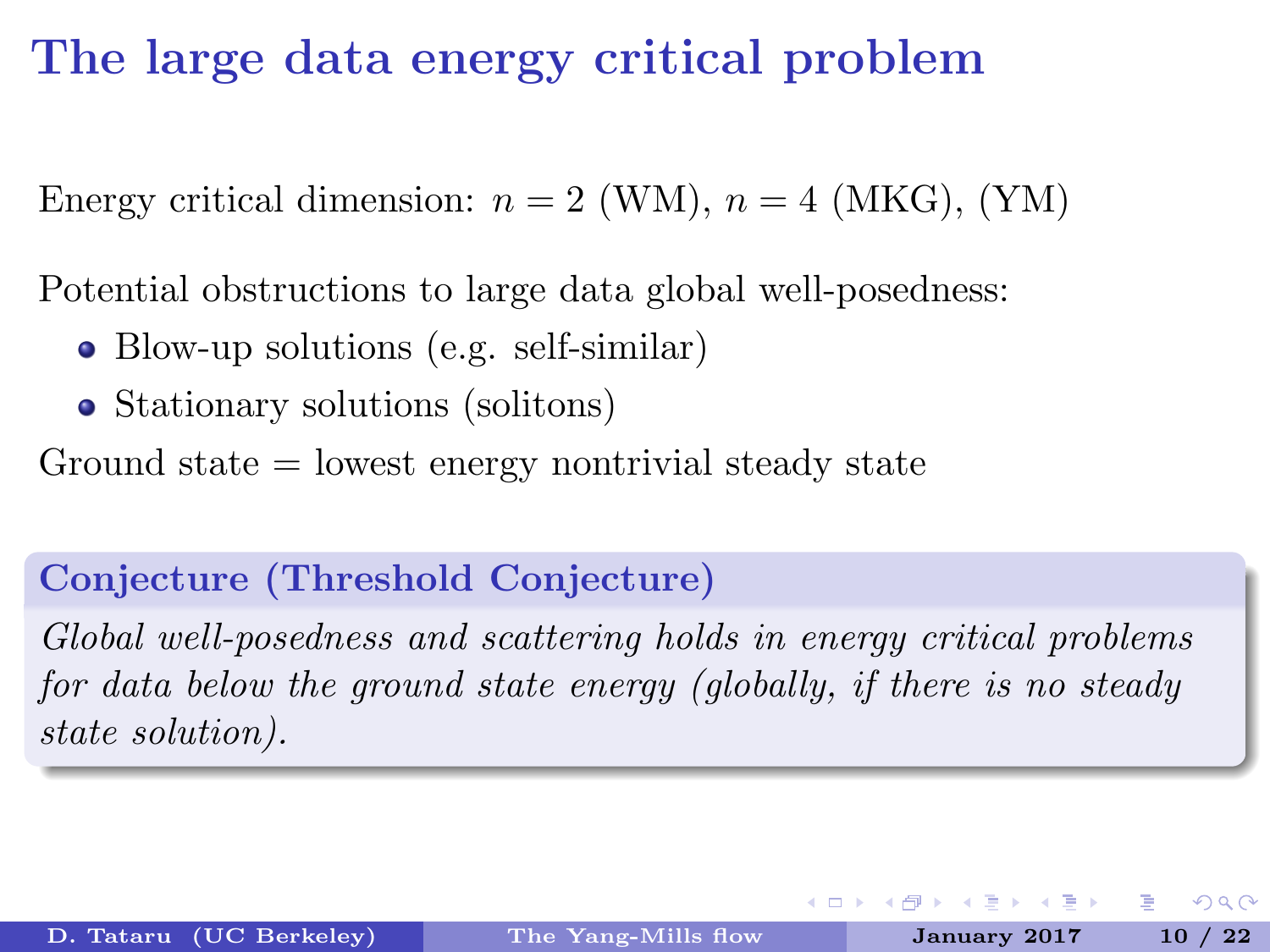# Three large data results

#### Theorem

(WM) is globally well-posed for data below the ground state energy,  $n=2.$  (Sterbenz-T. '08  $(M,g)$ , Krieger-Schlag '08  $\mathcal{H}^2$ , Tao '08  $\mathcal{H}^n$ )

#### Theorem

(MKG) is globally well-posed for finite energy data,  $n = 4$ . [Coulomb] gauge] (Oh-T. '15, Krieger-Luhrmann '15 )

#### Theorem

(YM) is globally well-posed for data below the ground state energy.  $\lceil \text{caloric gauge} \rceil$  ( Oh-T. '17, main goal of these lectures )

### no self-similar blow-up scenario

∢ □ ▶ ≺ n □ ▶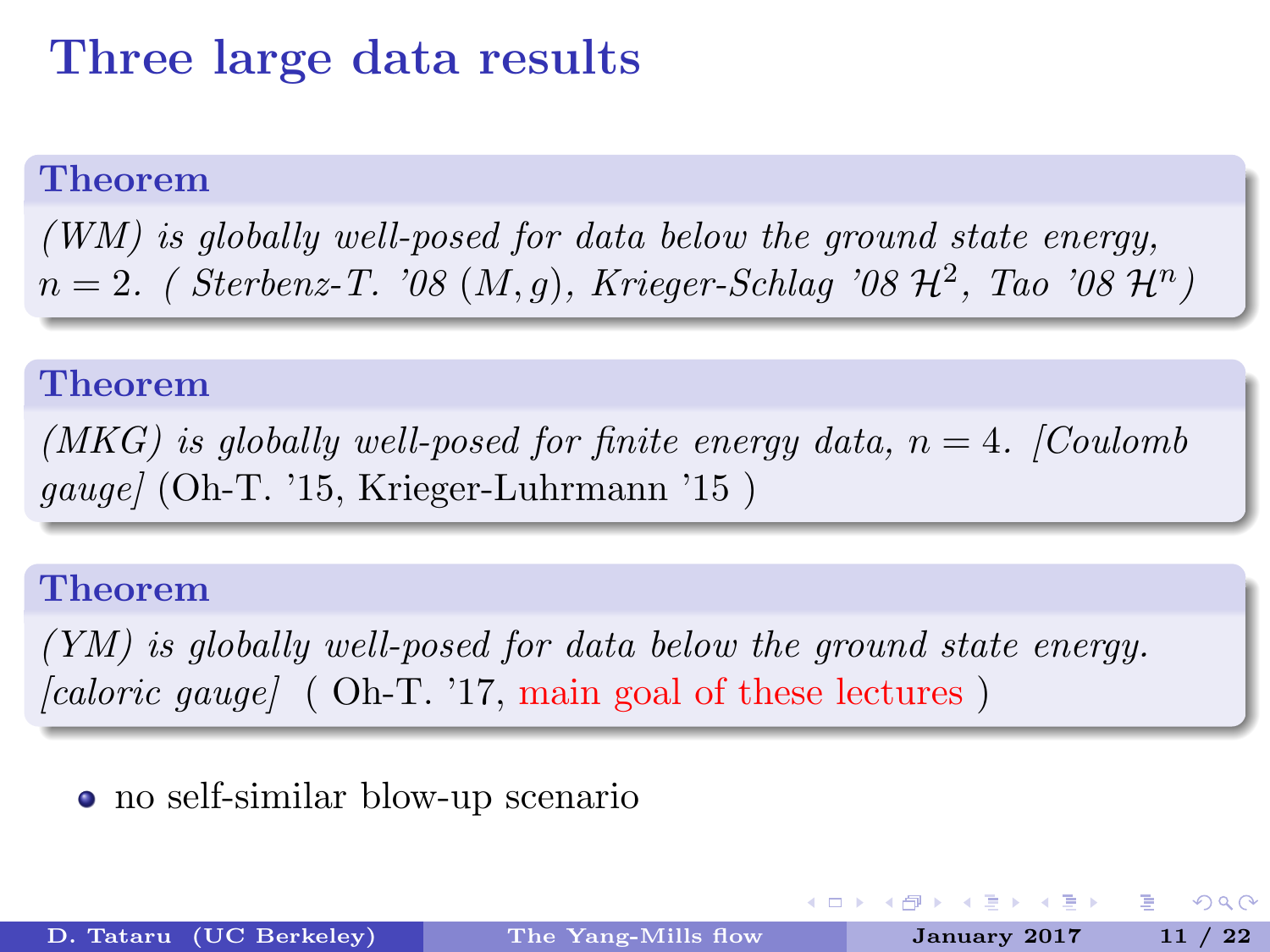# The gauge choice

Gauge freedom:

$$
A \to A - db \qquad (MKG)
$$

$$
A_{\alpha} \to OAO^{-1} - \partial_{\alpha}OO^{-1} \qquad (YM).
$$

Objectives of gauge fixing:

- preserve hyperbolic structure
- capture null structure of equations
- globally defined (large data)

Gauge choices:

- Lorenz gauge  $\partial^{\alpha} A_{\alpha} = 0$ .
- temporal gauge  $A_0 = 0$ .
- Coulomb gauge  $\partial_i A_j = 0$ . [ (MKG), small data (YM)]
- Caloric gauge -defined via covariant heat flow. [Large data (YM)]

医不良 医不全体

(□) (母)

GB 1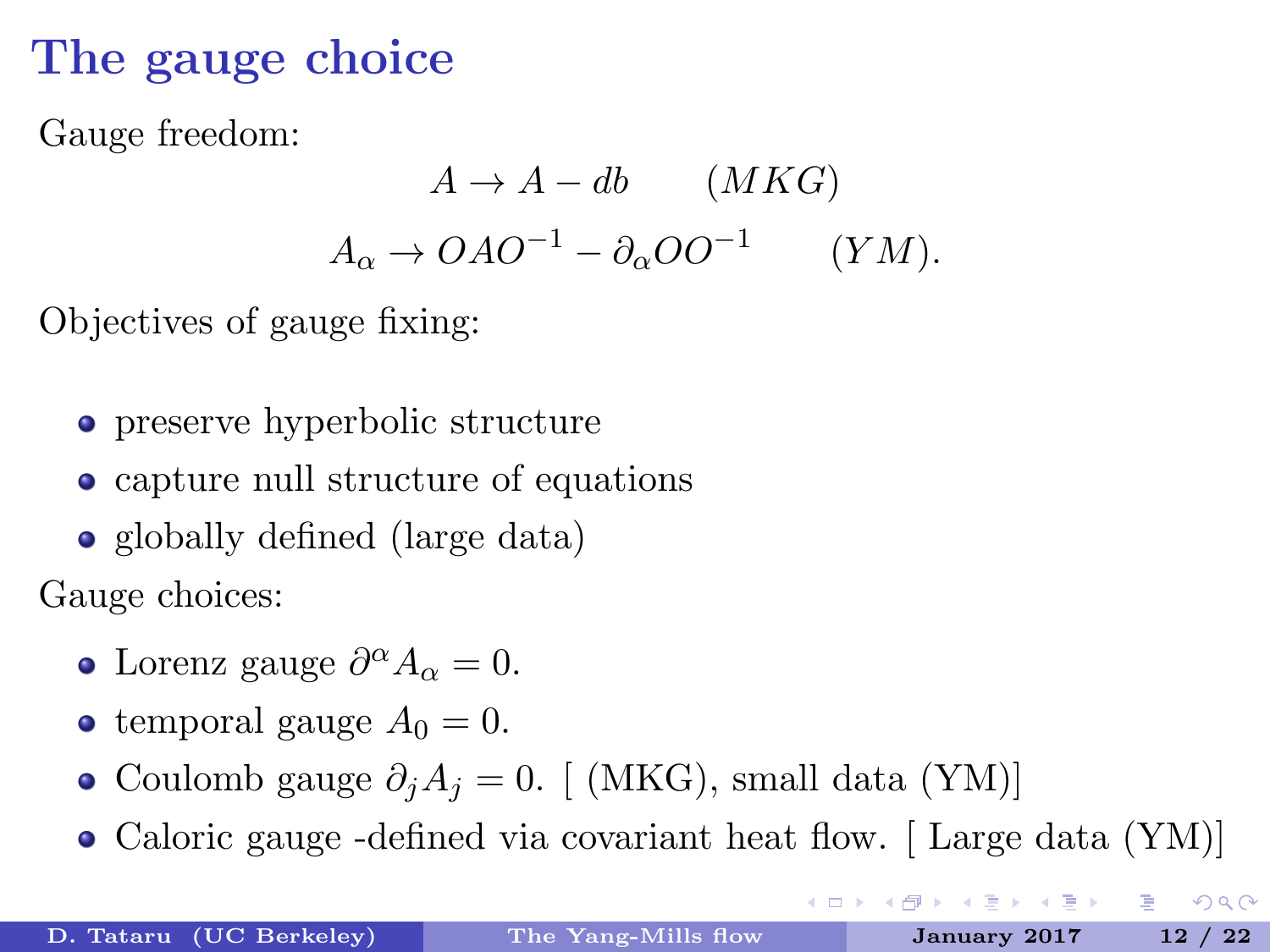### The heat flow and the local caloric gauge

Covariant Yang-Mills heat flow:

$$
F_{j\alpha} = D^k F_{k\alpha}
$$

Gauge choices:

- De Turck gauge  $A_s = \partial^j A_j$ .
	- $\triangleright$  strongly parabolic flow, but
	- $\triangleright$  not clear that solutions are global for large data
- local caloric gauge  $A_s = 0$ 
	- $\blacktriangleright$  degenerate parabolic
	- $\blacktriangleright$  global solutions
	- $\triangleright$  solutions decay to flat conection  $A_{\infty}$ , i.e.  $F_{\infty} = 0$ .

### Theorem (Threshold theorem for Yang-Mills heat flow) Data with energy below the ground state energy  $E_0$  yield global solutions in the local caloric gauge.

D. Tataru (UC Berkeley) [The Yang-Mills flow](#page-0-0) January 2017 13 / 22

 $QQ$ 

÷.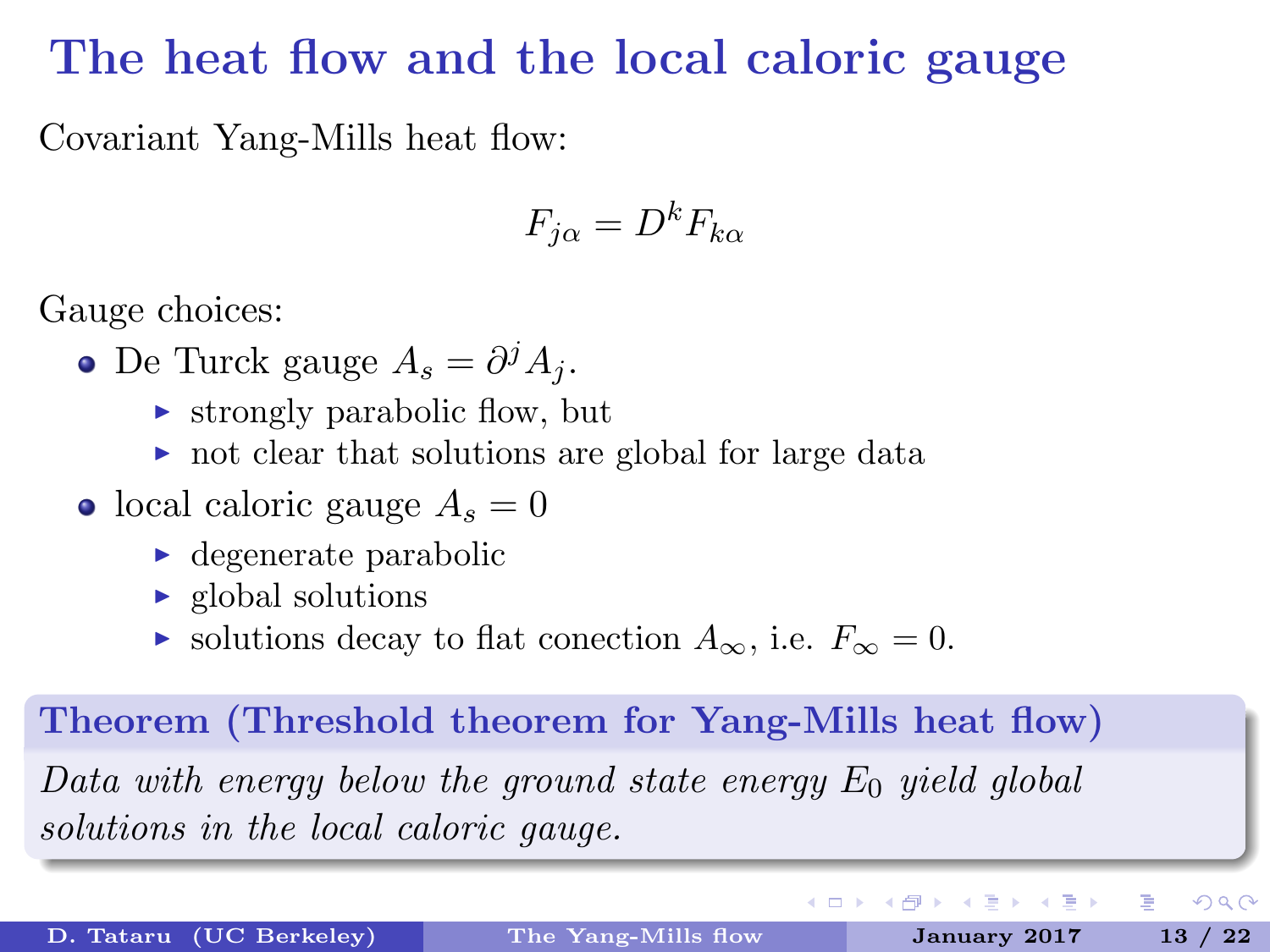### The caloric gauge

A state  $A<sub>x</sub>$  is called caloric if its parabolic flow satisfies

$$
A(s=\infty)=0
$$

Caloric manifold  $\mathcal C$  of class  $C^1$  below  $E_0$ . Wave Yang Mills data  $(A_x, \partial_0 A_x) \in TC$ . Generalized Coulomb condition:

$$
\partial^j A_j = Q(A, A) + R(A, A, A)
$$

with Q quadratic and explicit, and R cubic and higher. Yang-Mills equation in the caloric gauge:

$$
\Box_A A_j = Q_j(A, \partial A) + R_j(A, A, A)
$$
  

$$
\Delta_A A_0 = Q_0(A, \partial A) + R_0(A, A, A)
$$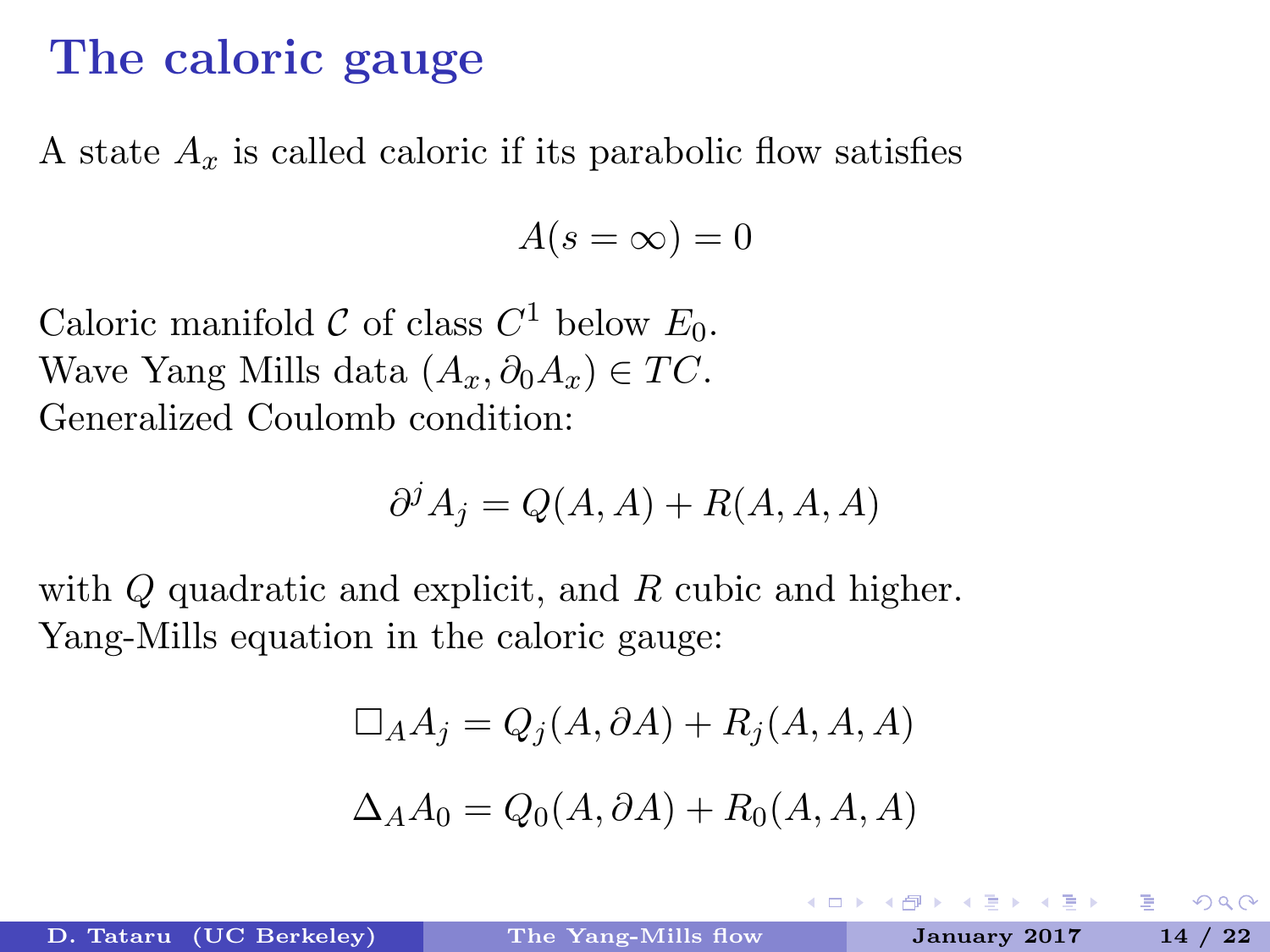# Small data: semilinear vs quasilinear

Nonlinear wave equation:

$$
\Box A = N(A)
$$

Perturbative (semilinear) set-up:

 $\Box A = N(A)$  (*perturbative*)

Paradifferential (quasilinear) set-up:

$$
\Box A_k + 2[A_{
$$

Two key difficulties:

A. Scale invariant function spaces for the perturbative part.

B. Parametrix construction for the paradifferential part.

**K ロ ▶ | K 母 ▶ | K ヨ ▶ | K ヨ ▶ |**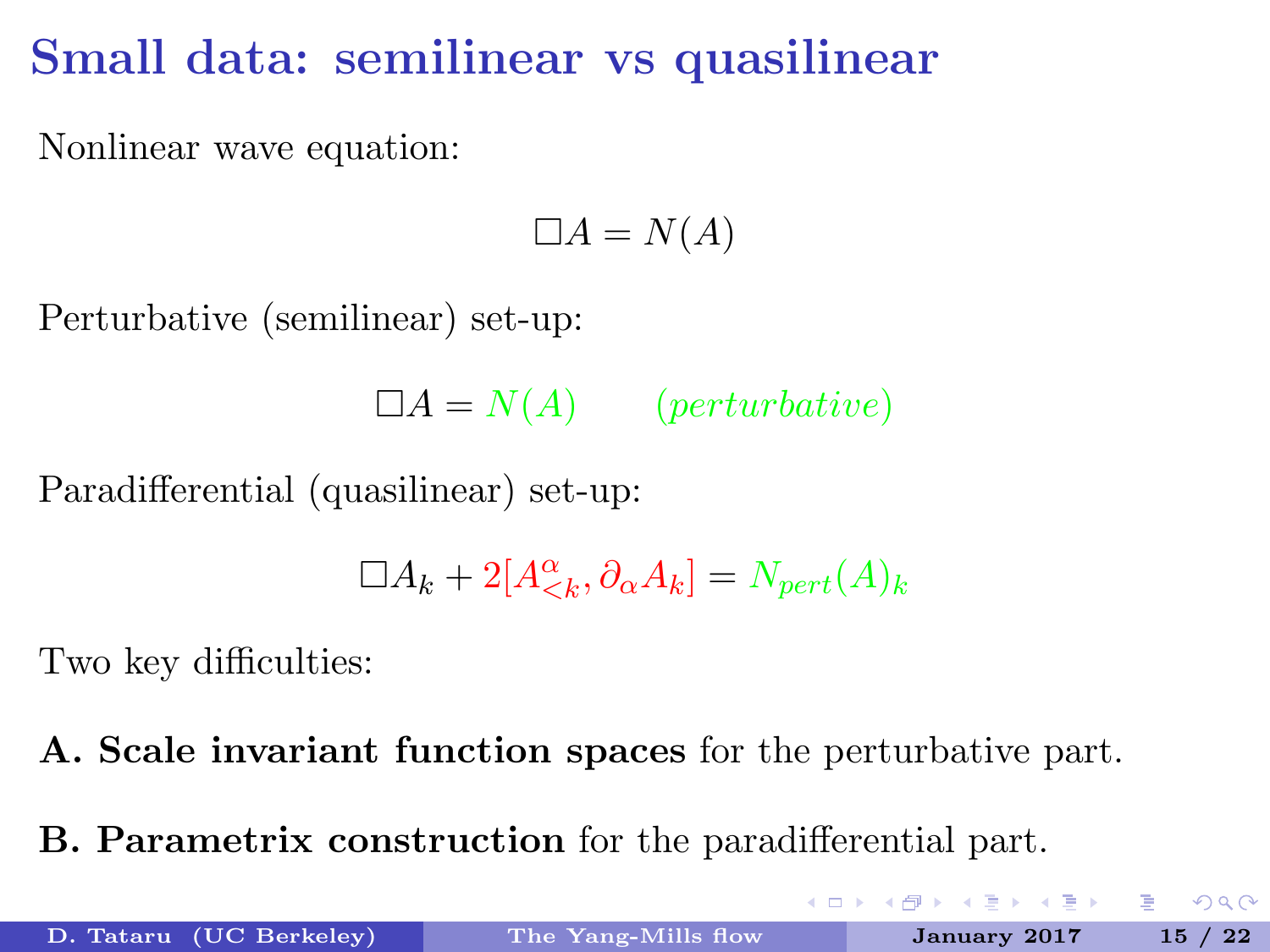# Function spaces S, N

Here the goal is to have two properties:

 $\|A\|_{\mathcal{S}} \leq \|A[0]\|_E + \|\Box A\|_N$  (linear mapping)  $||N_{\text{pert}}(A)||_N \leq C(||A||_S)$  (nonlinear mapping)

- **1** Strichartz norms
	- $\blacktriangleright$  scale invariant
	- $\triangleright$  do not capture null structure
- $2 X^{s,b}$  spaces
	- $\triangleright$  capture null structure
	- $\blacktriangleright$  no good scaling.
- $3 \, U^2$  and  $V^2$  spaces (T. '00, Koch-T. '04)
	- ightharpoonup scale invariant refinements of  $X^{\frac{1}{2}}$  spaces.
- <span id="page-15-0"></span><sup>4</sup> Null frame spaces (T, Tao '00)
	- $\triangleright$  combine Strichartz norms with multiscale frequency localizations adapted to the null cone.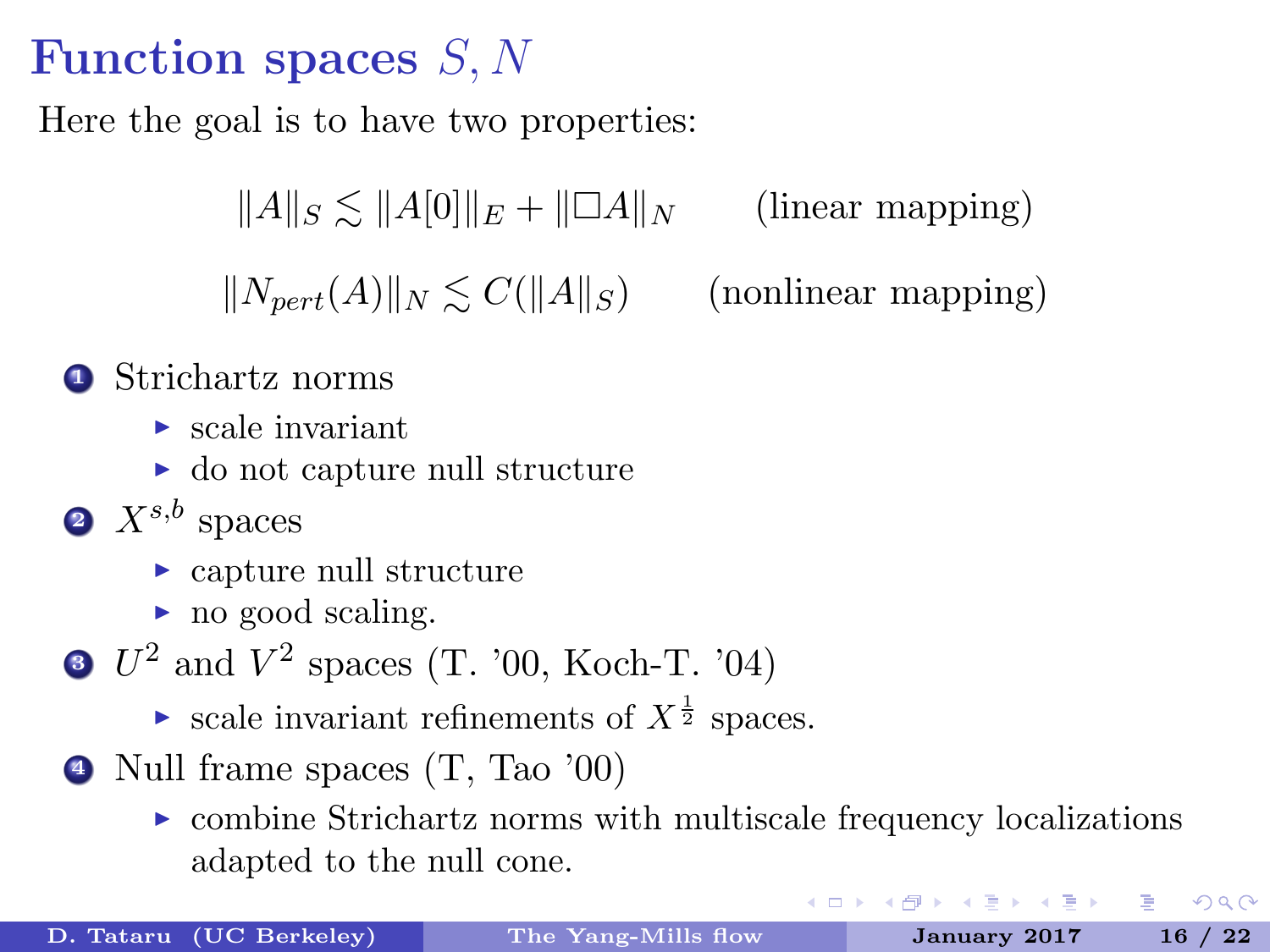### The parametrix construction

Here the goal is to have the linear bound

$$
||A_k||_S \lesssim ||A_k[0]||_E + ||\Box A_k + ||_N
$$

Renormalization: approximately conjugate the paradifferential flow to the flat wave flow.

 $R(A_k + 2[A_{\lt k}^{\alpha}, \partial_{\alpha}A_k]) - \Box RA_k = perturbative$ 

with good mapping and invertibility properties

$$
R: S \to S, \qquad R: N \to N
$$

(i) (WM) (Tao '01, T. '04) Multiplicative renormalization

$$
R = R(t, x) : \mathbb{R}^{n+1} \to SO(d)
$$

(ii) (MKG) (Rodnianski-Tao '05) (YM) (Sterbenz-Krieger '06).

$$
R = R(t, x, D),
$$

pseudodifferential operator with rough symb[ol.](#page-15-0)

D. Tataru (UC Berkeley) [The Yang-Mills flow](#page-0-0) January 2017 17 / 22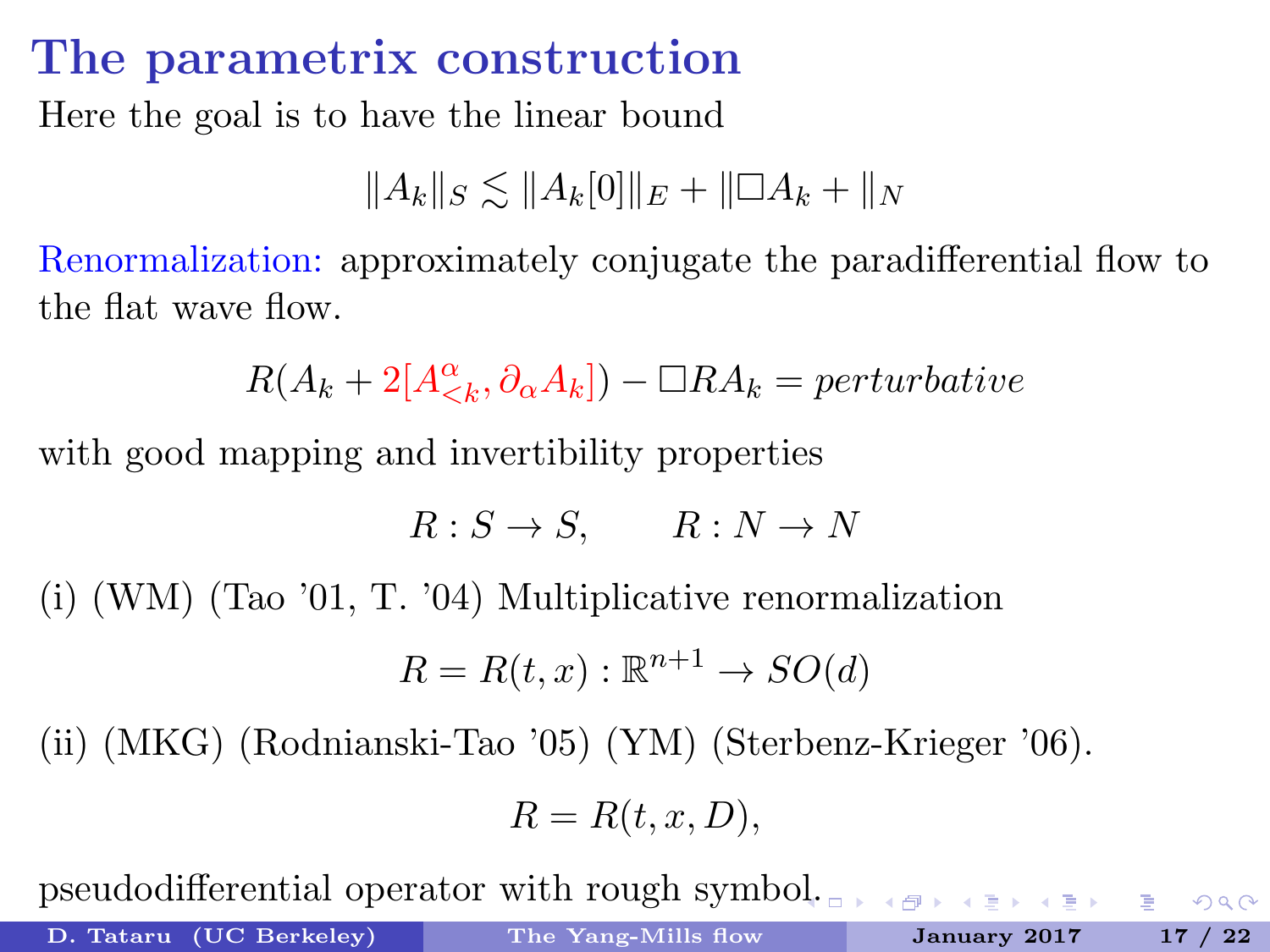# Large data: three related methods

Goal: To prove an estimate

 $\|A\|_{S} \leq F(E(A)), \qquad E < E_0 \quad \text{(ground state energy)}$ 

- <sup>1</sup> Direct induction on energy (Bourgain), combines perturbative and nonperturbative elements in a single induction step.
- <sup>2</sup> Concentration compactness method (Kenig-Merle). Two step approach, by contradiction:
	- $\triangleright$  prove the existence of a minimal energy blow-up solution, with good compactness properties.
	- $\triangleright$  disprove the existence of a minimal energy blow-up solution, by Morawetz style (nonconcentration) estimates.
- <sup>3</sup> Energy dispersion method (Sterbenz-T.). Two step approach, direct method:
	- $\triangleright$  prove that energy dispersed solutions are global and scatter.
	- $\triangleright$  prove that all solutions are either energy dispersed or have pockets of energy convergent to a steady state.

KOD KARD KID KID DA MAN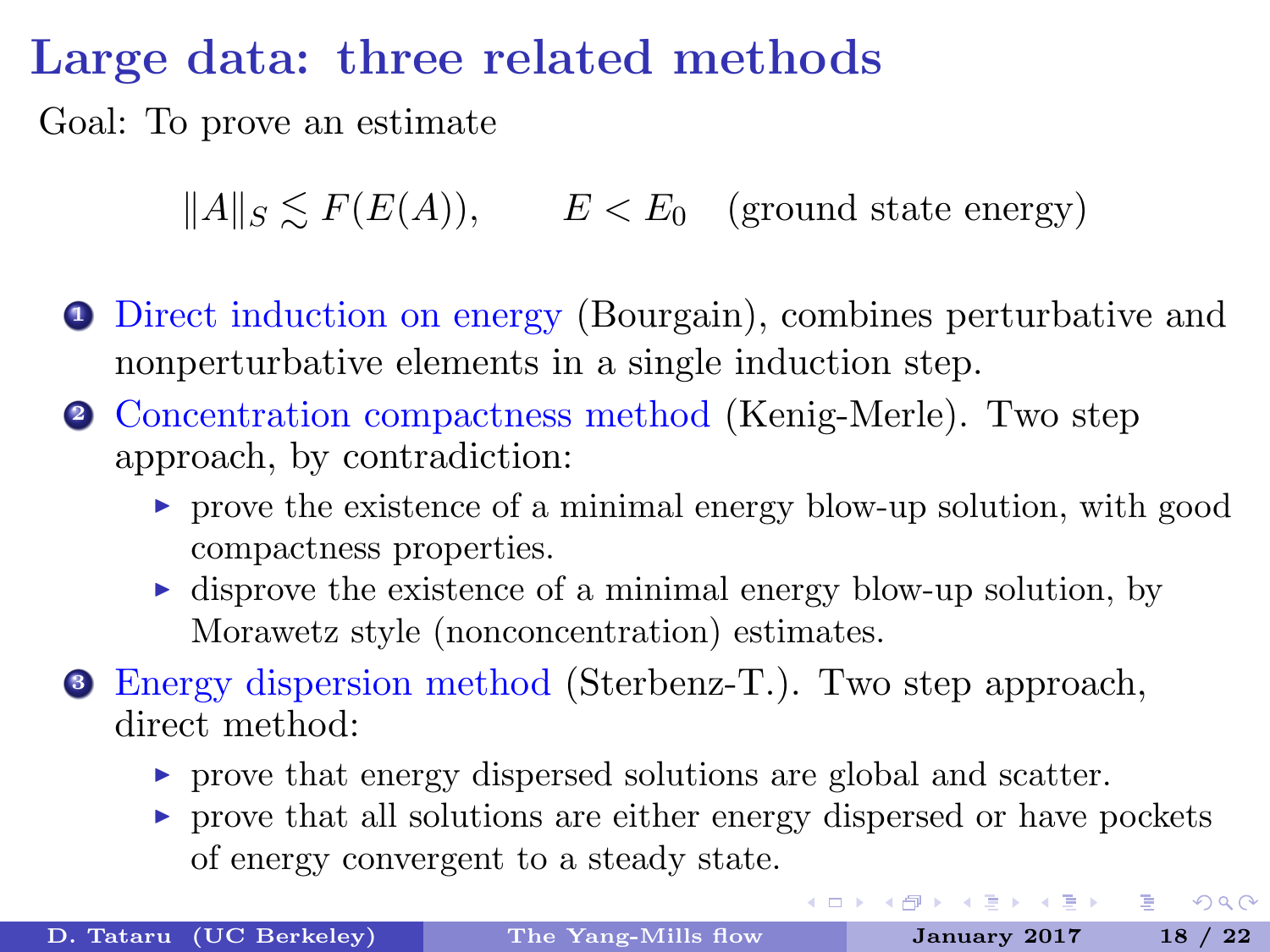# Energy dispersed solutions

Energy dispersion norm:

$$
||A||_{ED} = \sup_{k} 2^{-k} ||A_k||_{L^{\infty}},
$$

- scales like the energy
- measure of pointwise concentration
- measured in a time interval, not at fixed time

### Theorem (Energy dispersed solutions)

For each  $E < E_0$  there exist  $\epsilon(E)$ ,  $F(E)$  so that for each solution A of energy  $E$  in a time interval  $I$  we have:

$$
||A||_{ED} \le \epsilon(E) \implies ||A||_S \le F(E)
$$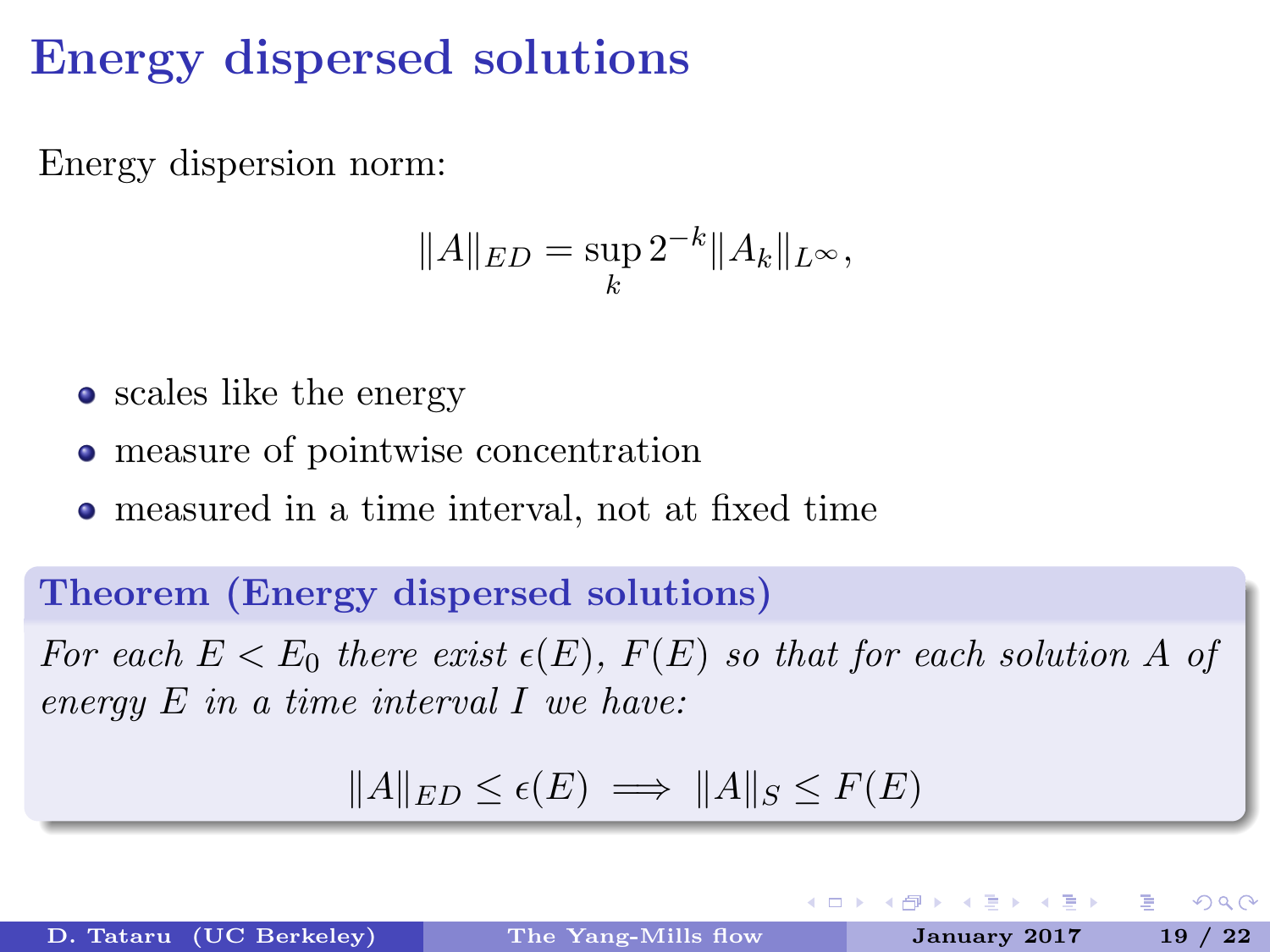# An induction on energy proof

The key steps are as follows:

- <sup>1</sup> Improved bilinear/multilinear estimates: ED yields gains for all balanced frequency interactions.
- <sup>2</sup> Improved paradifferential bound:

 $||A_k||_S \lesssim ||A_k[0]||_E + ||\Box A_k + 2[A_{\lt k}^{\alpha}, \partial_{\alpha}A_k]||_N$ 

with the *frequency gap*  $m \gg_{\|\phi\|_S} 1$  as a proxy for smallness.

• Divisibility estimate: For any solution  $\phi$  of energy E and S size F we can split the time interval into  $N \leq_F 1$  so that

$$
\|\phi\|_{S[I_k]} \lesssim E
$$

4 Induction on energy  $E \to E + c$  with  $c = c(E)$ .